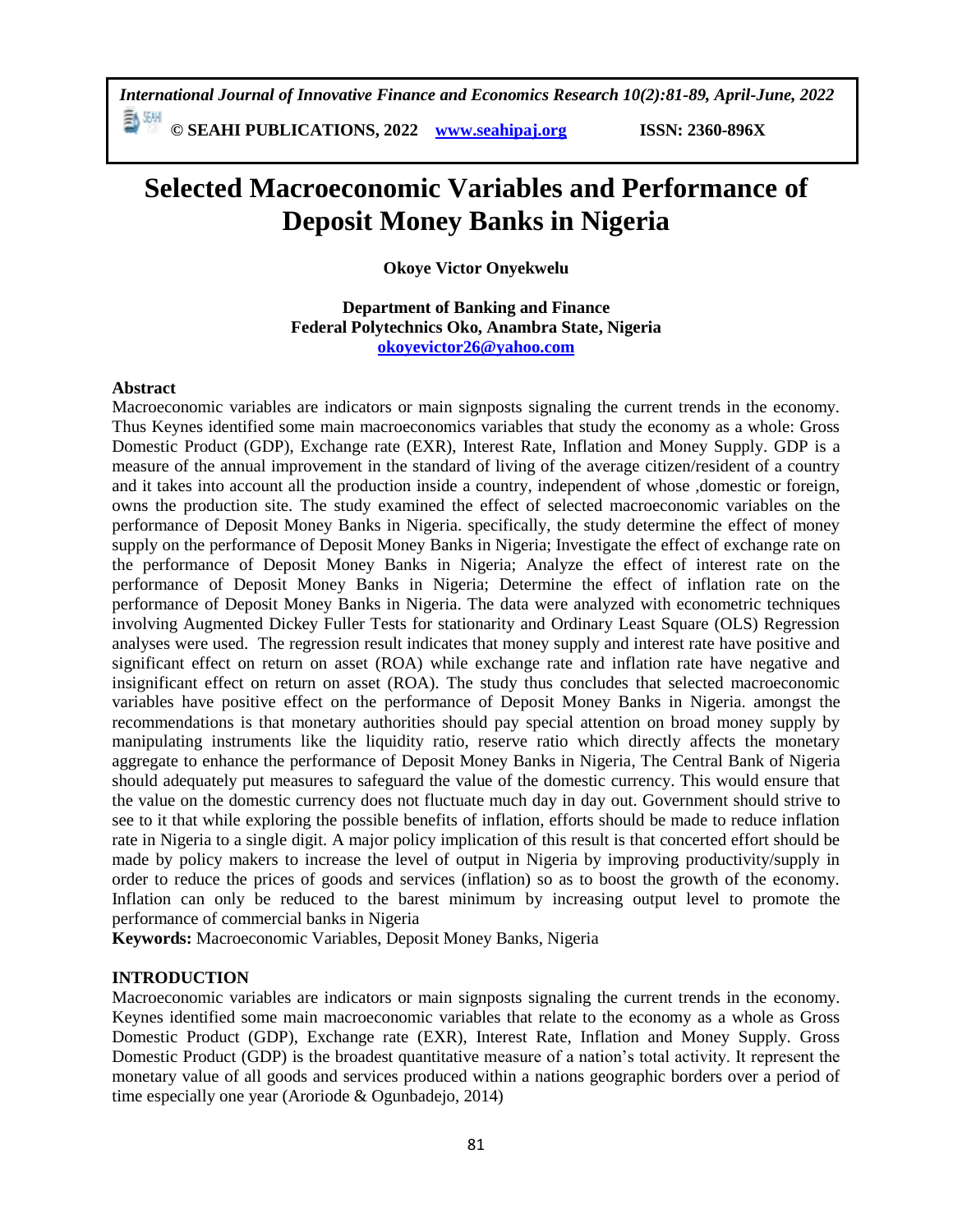Macroeconomics is still an evolving science but the goals of macroeconomic policy have been uniform globally. These include price stability, foreign exchange stability, full employment, balance of payment equilibrium, economic growth and development. Although these policies are very important, they could not be pursued simultaneously because some of them conflict with one another. Therefore there is always a tradeoff between the various objectives hence a country pursues a policy which is relevant to its stage of development at different times and in different circumstances (Ebikila, Agada, Lucky & Matthew, 2018).

Government and policy makers have embarked on various macroeconomic policies to address these issues. Some of the policies involved the use of monetary and fiscal policy, export promotion strategy, imports substitution strategy, National Economic Empowerment Development Strategy (NEEDS). The fundamental objectives of the policies include price stability, maintenance of balance of payments equilibrium, promotion of employment, growth and sustainable development. These objectives are necessary for the attainment of internal and external balance of value of money and promotion of long run economic development (Nwoko, Ihemeji & Anumudu 2016).

Macroeconomic variables that affect credit creation of commercial banks are those characteristics of a macro economy that affects the profitability of the banks operating within the economy (Otieno, 2013). According to Otieno (2013), the macro economic variables vary in their respective levels of significance from one economy to another and cannot be directly controlled by individual shareholder and managerial decisions and activities, the macroeconomic variables which include economic growth (GDP), inflation, interest rates and exchange rate, will provide a theoretical backup for the explanatory variables that are included in the empirical estimations of this study. The financial stability of the banking sector relies heavily on the stability of the economy. Given the relation between the well-being of the banking sector and the growth of the economy According to, Abdul, (2016) the knowledge of the effect of macroeconomic variables on credit creation of commercial banks in Nigeria is essential not only for the managers of the banks, but also for numerous stakeholders such as the central banks, bankers associations, governments, and other financial authorities. Knowledge of these factors would be useful in helping the regulatory authorities and bank managers formulate future policies aimed at improving the profitability of the Nigerian banking sector.

Adegbemi, (2018) states, macroeconomic variables like interest rates plays a crucial role in attraction of investors. Without interest rates stability, domestic and foreign investors will stay away and resources will be diverted elsewhere. Econometric evidence of investment behavior indicates that in addition to conventional factors (past growth of economic activity, real interest rates, and private sector credit), private investment is significantly and negatively influenced by uncertainty and macroeconomic instability.

Commercial banks play a vital role in the economic resource allocation of countries and contribute to economic growth of the country by making funds available for investors to borrow as well as financial deepening in the country (Ongere, 2013). Bank performance is vitally important for all stakeholders such as its owners, the investors, and the debtors, managers of banks, the regulators and the government. The credit creation of commercial banks in Nigeria have been affected by internal and external factors which can be classified into bank specific (internal) and macroeconomic variables (Ongere, 2013). The internal factors are individual bank characteristics which affect the bank performance mainly influenced by decisions of management and board. The external factors are sector wide which are beyond the control of the company and affect profitability of banks.

# **Statement of the Problem**

Since the introduction of the Structural Adjustment Programme (SAP) in 1986. The Nigerian economy has become more open to market forces and their attendant problems. All those while, the Nigerian economy had to deal with problems of high inflation rate and unstable economic growth and development, high and increasing rate of unemployment, trade imbalances, unstable exchange rate and high interest rate which had adversely affected the performance of Deposit Money Banks in Nigeria (Abdul & Marwan, 2013).

Economists differ on which policies that could enhance the performance of commercial banks in Nigeria. For example, Antwi, Mills and Zhao, (2013) argue that macroeconomic policies are necessary for long-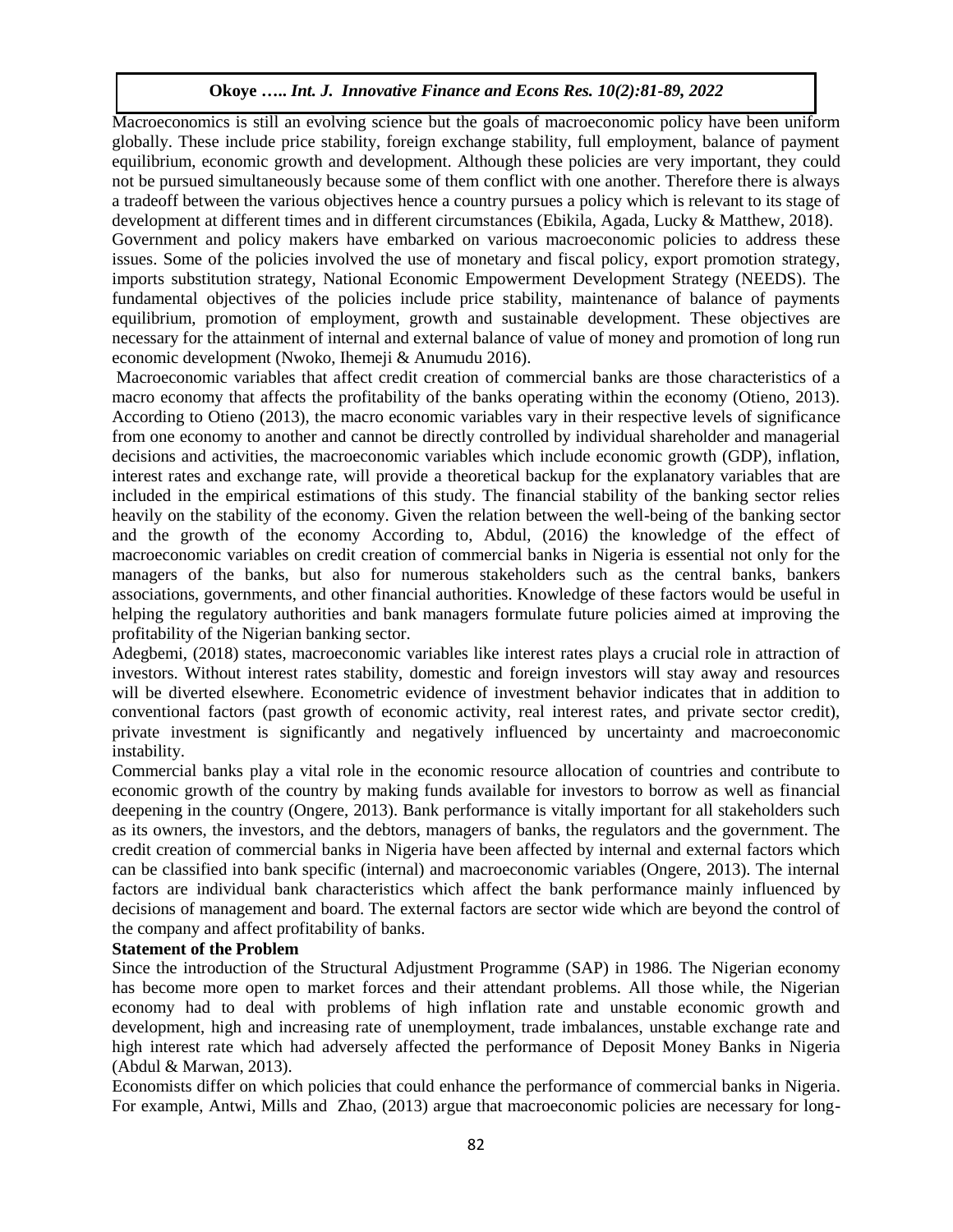term development and performance of commercial banks in Nigeria. However, Gatawa, Akinola, and Muftau (2017) asserted that monetary variable is more effective and dependable than fiscal variable in affecting changes in the performance of commercial banks. Other scholars argue that the growth of human capital, that is, investment in education and training contributes significantly to long-run effect on the performance of Deposit Money Banks (God'stime & Uchechi Shirley, 2014).

Previous attempts to understand the effect of macroeconomic variables on the performance of Deposit Money Banks have resulted in conflicting opinions. The existing studies disagreed both in the line of significance and direction of relationship. A number of the findings highlight significant influence from macroeconomic variables especially the moderating effect of money supply (Gatawa, Akinola, Muftau, 2017; Olawale, 2015; Muhammad, & Sahibzada, 2017). Despite agreeing that performance of Deposit Money Banks responds to macroeconomic variables, these studies are at variance as to the direction of the effects. This conflict makes it implausible to employ macroeconomic variables for sound policy and management on the performance of Deposit Money Banks in Nigeria

For instance Holden, Sparman, 2013; Pitia, Lado, 2015; Paul, Akindele, 2016, averred that all the macroeconomic variables they employed have a negative effect on the performance of Deposit Money Banks in Nigeria in both the long and short run suggesting that growing money supply, interest rate, exchange rate and credit extension will rather hamper the performance of Deposit Money Banks in Nigeria; as against the belief from studies like Onwanchukwu, (2015), Ozei, Sezgin, Topkaya, (2013), that macroeconomic variables enhance the performance of commercial banks in Nigeria. Even at this, a number of studies outrightly argued that macroeconomic variables have no effect on the performance of Deposit Money Banks in Nigeria (Onuorah, Osuji 2014; Olawunmi, Adedayo 2016). Aroriode and Ogunbadejo, (2014), noted that interest rate, exchange rate and inflation rate are not statistically significant tools for enhancing the performance of Deposit Money Banks in Nigeria

Some researchers employed the Johanson cointegration test that may not adequately moderate variables with level 1(0) and first difference 1(1) stationarity in a regression estimation. Any study that employed a more robust Autoregressive Distributive Lag (ARDL) approach is most likely to produce better and more reliable empirical results (Anthony, Uzomba & Olatunji, 2013).

These shortcomings have somehow contributed to the knowledge gap in the literature. This study seeks to improve on the past studies by using data from 1987 to 2019 a period of 32 years. This work attempts to distinguish between long and short run effects of the variables in the model and determine the causalities among the variables to be used in the study.

#### **REVIEW OF RELATED LITERATURE Conceptual Framework**

#### **Macro-economic Variables**

Macroeconomic variables are indicators or main signposts signaling the current trends in the economy. Thus Keynes identified some main macroeconomics variables that study the economy as a whole: Gross Domestic Product (GDP), Exchange rate (EXR), Interest Rate, Inflation and Money Supply. GDP is a measure of the annual improvement in the standard of living of the average citizen/resident of a country and it takes into account all the production inside a country, independent of whose ,domestic or foreign, owns the production site (Aroriode & Ogunbadejo, 2014). What is important is that the production takes place inside the territory of the country. Exchange rate is the rate at which one nation's currency is exchanged with another country's currency. If one nation's exchange rate is higher than another one, it affects the purchasing power of the lower exchange rate of a particular country. For example, if the naira rate is lower in comparison to American dollar an American will have a higher purchasing power than a Nigerian. Interest rate is the cost of borrowing money.

Rising interest rate signals an expanding economy and when already high interest rate begins to rise even further and faster, it is a sure sign of the onset of inflation. Inflation in an economy can be the result of an increase in aggregate demand that is not accompanied by an increase in aggregate supply. A rise in any component of aggregate demand can bring about demand-pull inflation. Inflation can also result from a decrease in aggregate supply that occurs when businesses find that production inputs prices have risen.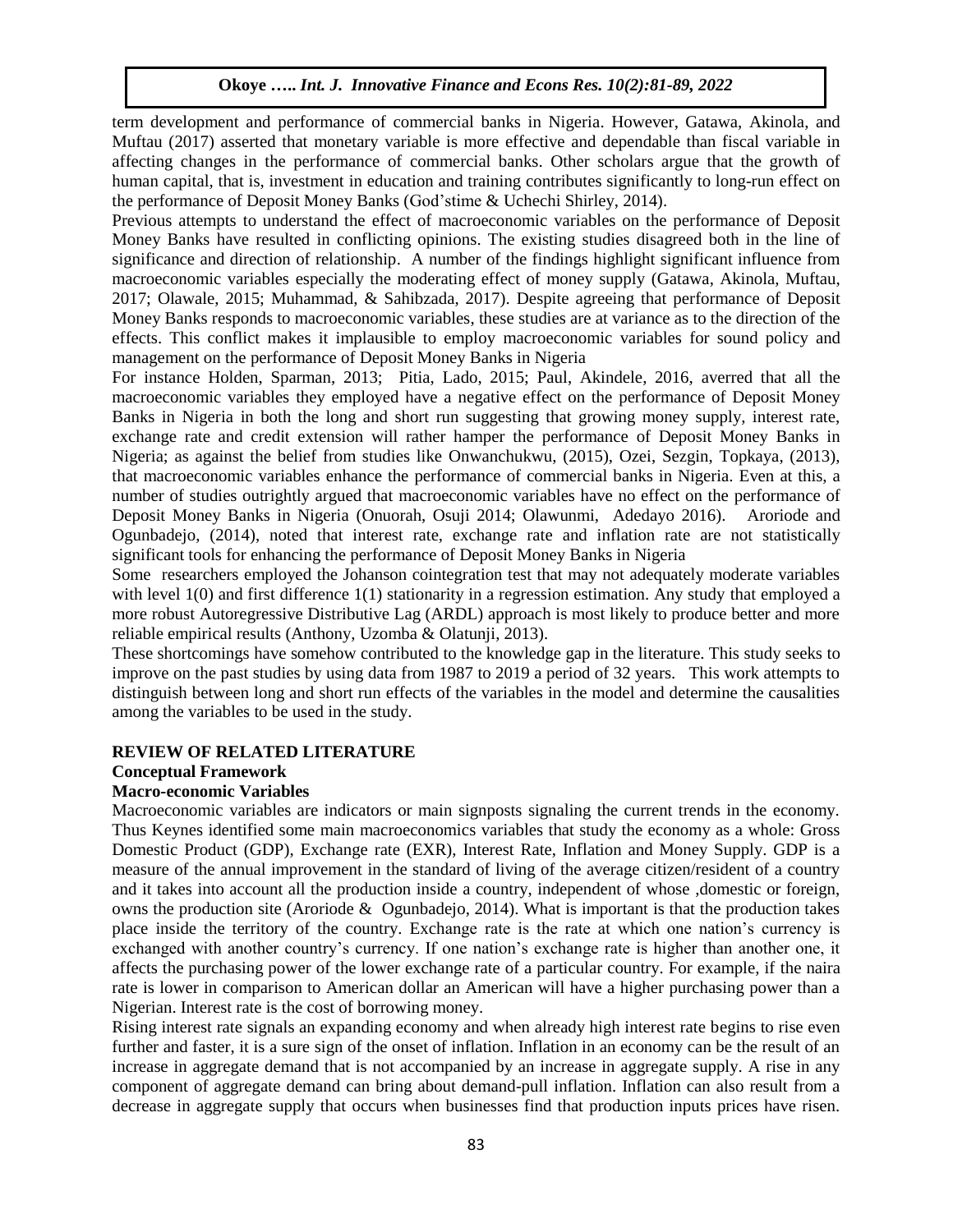Such occurs when labour cost and the price of raw materials have risen. Money supply is the injection of money into the financial system. It is an important macro-economic tool for stabilizing the economy when there is recession (Ullah, & Rauf, 2013).

Macroeconomic policy refer to those policy of Government aimed at the aggregate economy, usually to promote the macro goals of full employment, stability, and growth. Common macroeconomic policies are fiscal and monetary. Fiscal policy is the macroeconomic policy where the government makes changes in government spending or tax to stimulate economic growth while monetary policy deals with changes in money supply or changes with the parameters that affects the supply of money in the economy. The objectives of this policy include the achievement of sustainable economic growth and development, stable price and full employment. Some of the objectives set are potentially in conflict with each other, which means that, in attempting to achieve one objective, another one is 'sacrificed'. For example, in attempting to achieve full employment in the short-term price inflation may occur in the longer term (Ojede, Amin & Daigyo, 2013).

## **Theoretical Framework**

The theoretical framework of this study hinges on the Bank Liquidity Theories**:** The theory posit that the amount of money available to commercial banks and their ability to generate savings through deposits determines their money creating power and performance. Liquidity management therefore involves the strategic supply or withdrawal from the market or circulation the amount of liquidity consistent with a desired level of short-term reserve money without distorting the profit making ability and operations of the bank (Ibe, 2013). It relies on the daily assessment of the liquidity conditions in the banking system, so as to determine its liquidity needs and thus the volume of liquidity to allot or withdraw from the market. The liquidity needs of the banking system are usually defined by the sum of reserve requirement imposed on banks by a monetary authority (CBN, 2012).

#### **Empirical Review**

Chandio, Abdul, kevk and Balar (2016) analyzed the impact of money supply on the performance of deposit money banks in Pakistan by using secondary data from 1996 to 2015. The findings show that money supply have positive and significant effect on the performance of commercial banks in Pakistan Ismaila, (2016) examine exchange rate depreciation and performance of deposit money banks in Nigeria during the SAP and post SAP period. The study covers the period of 1986–2012, using the Johasen cointegration test and error correction model analyses after conducting the stationary test, the results show that broad money supply, net export and total government expenditure have significant impact on real output performance in the long run while exchange rate has direct and insignificant effect on Nigeria on the performance of commercial banks in Nigeria in both short and long run

Diala, Kalu, and Igwe-Kalu (2016) examined the relationship between commercial property market and foreign exchange markets in Nigeria from 2000 to 2010 with the aim of determining the effects of Naira/US Dollar exchange rate volatility on commercial property returns in Nigeria. This study was motivated by the progressive Naira/Dollar exchange rate regime and its potential consequences on real estate investment decision making. The Exponential Generalized Auto-Regressive Conditional Heteroscedasticity (EGARCH) was used in establishing the relationship between exchange rate volatility and property investment returns volatility in Nigeria. It was found that there exists a positive insignificant relationship between commercial property returns and Naira/US Dollar exchange rate movement in Nigeria. It was also discovered that there is volatility persistence of exchange rate on commercial property returns which implies that current period rate has an effect on the forecast variance of future rate. Leverage effect was not sufficiently significant within the study period.

Mary and Willy (2016) examined the effects of the foreign exchange risk management techniques on the financial performance of deposit money banks in Kenya. To achieve the objectives the data was collected from the population of 39 out of 43 banks registered in Kenya due to data availability. Data collected was both primary and secondary. Primary data was collected by use of questionnaires that were administered to the individuals in managerial positions. The secondary data was collected using schedule. Each of the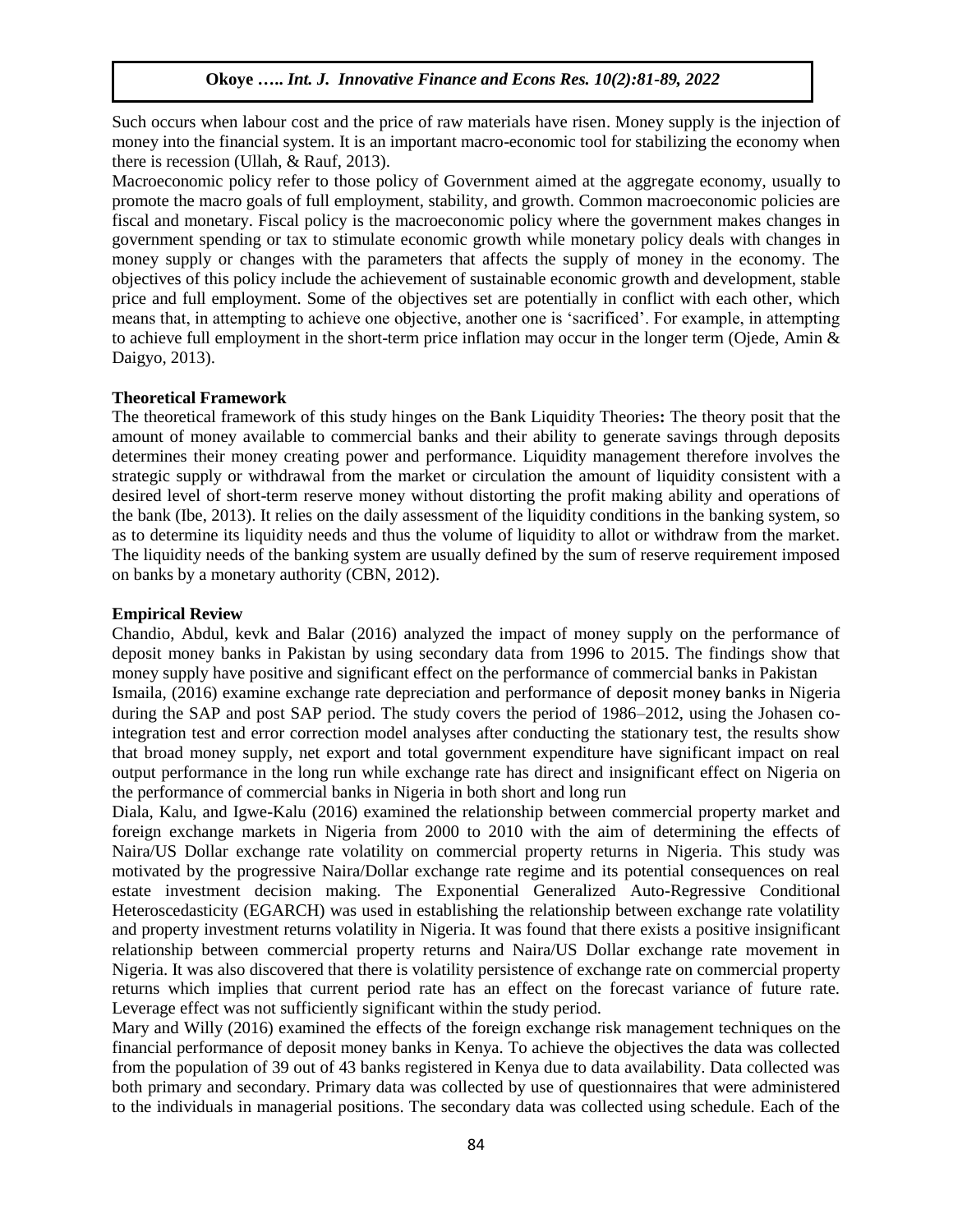commercial banks was served with two close-ended questionnaires. The study found that use of financial derivatives had a significant influence on the performance of commercial banks in Kenya. Particularly options, swaps and forwards were all found to have positive effect on the performance of commercial banks in Kenya.

Amassoma, and Odeniyi, 2016) examined the impact of exchange rate fluctuation on the Nigerian on the performance of commercial banks in Nigeria using an annual data of forty-three (43) years covering the period (1970 – 2013). The standard deviation method was employed to capture and estimate the fluctuation inherent in the model as regards the research's objective. The study employed econometric techniques such as; Multiple Regression Model, Augmented Dickey Fuller (ADF) test, Johansen Cointegration Test and the Error Correction Model (ECM). Evidence from this study exhibited that there exists a positive but insignificant impact of exchange rate fluctuation on Nigerian in both the long run and short run.

# **METHODOLOGY**

# **Research Design**

An ex-post facto research design will be adopted for this study because the data are time series data which were sourced from the, Central Bank of Nigeria Annual Reports and Statement of Accounts. Independent variables are money supply, exchange rate, interest rate and inflation rate (x) while credit creation of commercial banks in Nigeria is the dependent variable (Y) which will be proxied by Return on Asset (ROA)

# **Model Specification**

The model which is adopted for the study is the model of Muftaudeen and Hussainatu (2014) which examined macroeconomic variables and the performance of commercial banks in Nigeria.

# **The model is stated thus:**

 $ROA = f (M<sub>2</sub>, EXR, ITR)$ **Where:** ROA= Return on Asset  $M_2$ = Money Supply EXR= Exchange Rate  $ITR = Interest Rate.$  $\epsilon$  = Error term **The Model will be Modified as Follows**  $ROA = f(M_2, EXR, ITR, IFR)$  $ROA = \beta_0 + \beta_1 M_2 \beta_2 EXR + \beta_3 ITR + \beta_4 IFR + \mu - - - - - - - - - - - - 1$ ROA= Return on Asset  $M_2$ = Money Supply EXR= Exchange Rate  $ITR = Interest Rate$ . IFR= Inflation Rate  $β_0$  and μ are the constant and error term respectively while  $β_1$ ,  $β_2$ ,  $β_3$ , $β_4$ , are the coefficient of macroeconomic variable on the performance of commercial banks in Nigeria.

# **Method of Analyses**

The data will be analyzed with econometric techniques involving descriptive statistics, Augmented Dickey Fuller and Philip Perron tests for Unit Root, and the Ordinary Least Square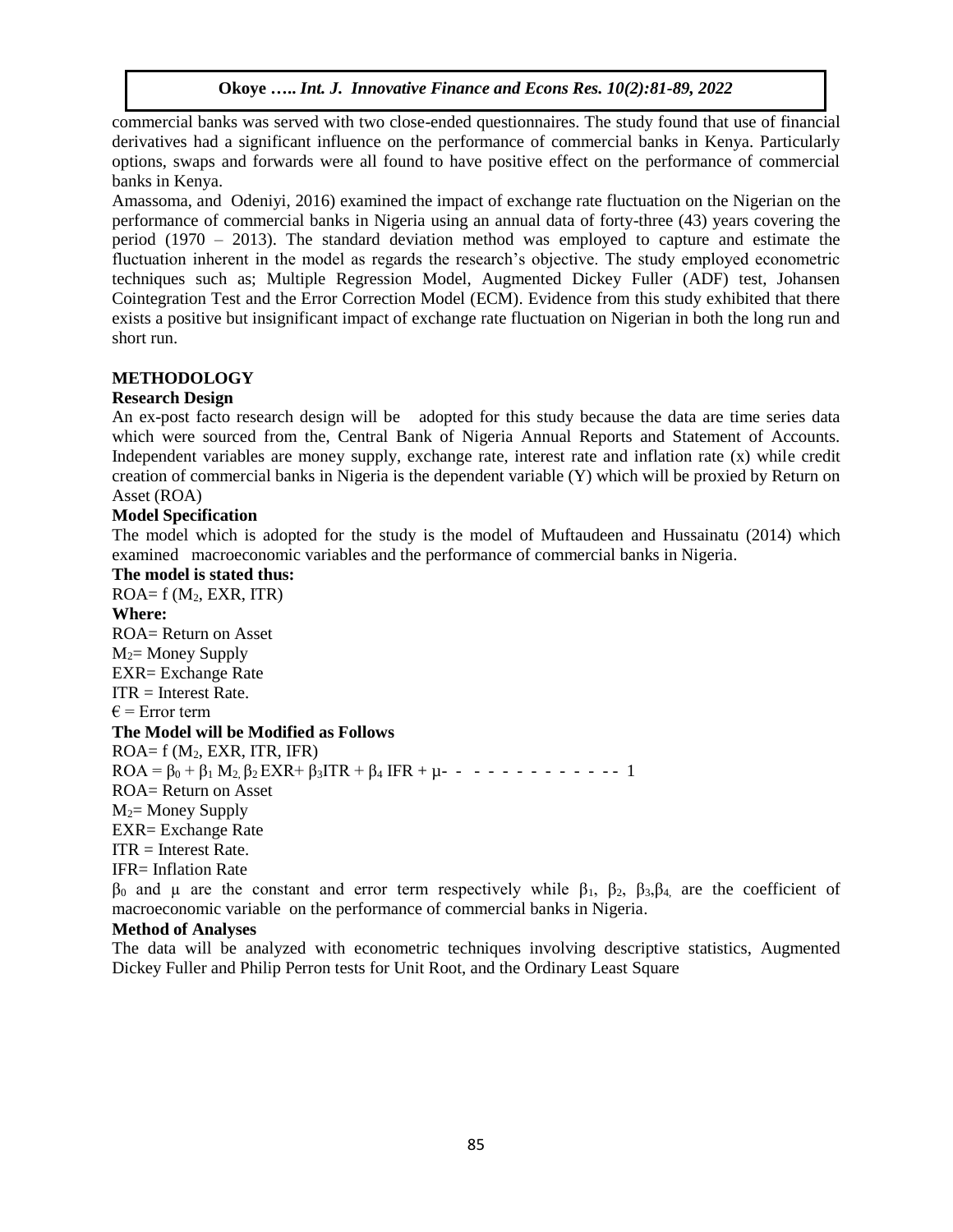| DATA ANALYSIS                      |                         |           |                              |           |                     |  |  |  |  |  |
|------------------------------------|-------------------------|-----------|------------------------------|-----------|---------------------|--|--|--|--|--|
| <b>Table 1: The Unit Root Test</b> |                         |           |                              |           |                     |  |  |  |  |  |
| <b>At Level</b>                    |                         |           |                              |           |                     |  |  |  |  |  |
| <b>Variables</b>                   | <b>Augmented Dicker</b> |           | <b>Philip and Peron Test</b> |           | <b>Decision</b>     |  |  |  |  |  |
|                                    | <b>Fuller Test</b>      |           |                              |           |                     |  |  |  |  |  |
|                                    | t-Statistic             | Prob.     | Adj. t-Stat                  | Prob.     |                     |  |  |  |  |  |
| <b>ROA</b>                         | -7.133424               | 0.2339    | $-1.996650$                  | $0.0028*$ | Stationary at level |  |  |  |  |  |
| M <sub>2</sub>                     | $-5.156835$             | 0.6783    | $-1.023858$                  | $0.0037*$ | Stationary at level |  |  |  |  |  |
| <b>EXR</b>                         | $-4.109778$             | $0.0036*$ | -4.046948                    | $0.0042*$ | Stationary at level |  |  |  |  |  |
| <b>ITR</b>                         | $-8.662571$             | $0.0000*$ | $-9.114547$                  | $0.0000*$ | Stationary at level |  |  |  |  |  |
| <b>IFR</b>                         | $-6.364762$             | 0.1603    | $-2.364762$                  | $0.0001*$ | Stationary at level |  |  |  |  |  |

IFR -6.364762 0.1603 -2.364762 0.0001\* Stationary at level

The result of the unit root test indicates that return on asset, money supply, exchange rate, interest rate and inflation rate attends stationary at levels. This is indicated with the probabilities of the test values which are below 0.05 levels.

The result of the unit root test indicates that return on asset, money supply, exchange rate, interest rate and inflation rate attends stationary at levels. This is indicated with the probabilities of the test values which are below 0.05 levels.

**The Ordinary Least Square Regressions**  Dependent Variable: ROA Method: Least Squares Date: 03/23/21 Time: 15:27 Sample: 1987 2019 Included observations: 32

**DATA ANALYSIS** 

| Variable           | Coefficient | Std. Error            | t-Statistic | Prob.    |
|--------------------|-------------|-----------------------|-------------|----------|
| C                  | 0.667553    | 0.824890              | 10.809263   | 0.0260   |
| M <sub>2</sub>     | 0.164745    | 1.010577              | 2.163021    | 0.0058   |
| <b>EXR</b>         | $-0.518247$ | 0.672745              | 1.770347    | 0.2183   |
| <b>ITR</b>         | 0.068816    | 0.039042              | 2.762604    | 0.0302   |
| <b>IFR</b>         | $-0.027885$ | 0.022862              | $-1.219695$ | 0.4320   |
| R-squared          | 0.712561    | Mean dependent var    |             | 4.676947 |
| Adjusted R-squared | 0.655073    | S.D. dependent var    |             | 7.153306 |
| S.E. of regression | 6.953540    | Akaike info criterion |             | 6.888364 |
| Sum squared resid  | 1208.793    | Schwarz criterion     |             | 7.165910 |
| Log likelihood     | $-100.7696$ | Hannan-Quinn criter.  |             | 6.978837 |
| F-statistic        | 19.349696   | Durbin-Watson stat    |             | 2.971283 |
| Prob(F-statistic)  | 0.006525    |                       |             |          |

The results from coefficient (0.667553) and the probability value ( $p = 0.0260 \lt 0.05$ ) showed that return on asset (ROA) which is the dependent variable (Y) is positive: This means that if all the independent, explanatory variables (X) are held constant, return on asset (ROA) as a dependent variable (Y) will grow by (0.667553) units in annual-wide basis.

The results from coefficient (0.164745) and the probability value ( $p = 0.0058 < 0.05$ ) showed that money supply  $(M_2)$  had positive and significant effect on return on asset  $(ROA)$ . This means that the null hypothesis one: money supply (M<sub>2</sub>) has no significant effect on return on asset (ROA), is rejected.

The results from coefficient  $(-0.518247)$  and the probability value  $(p = 0.2183 > 0.05)$  showed that exchange rate (EXR) had negative and insignificant effect on return on asset (ROA). This means that the null hypothesis two: exchange rate (EXR) has no significant effect on return on asset (ROA), is accepted.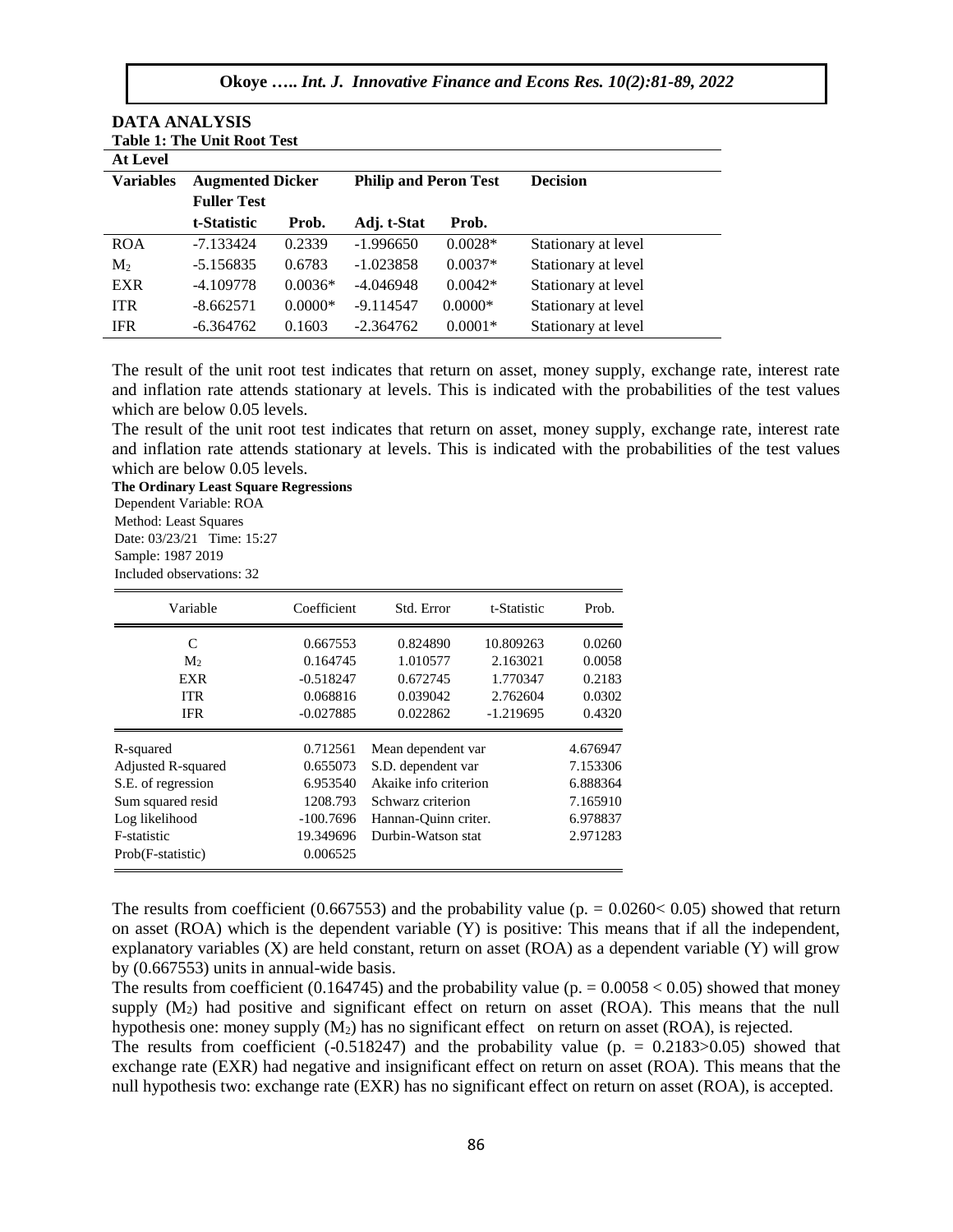The results from coefficient (0.068816) and the probability value (P.  $=0.0302 < 0.05$ ) showed that interest rate (ITR) had positive and significant effect on return on asset (ROA). This means that the null hypothesis three: interest rate (ITR) has no significant effect on return on asset, is rejected.

The results from coefficient  $(-0.027885)$  and the probability value  $(P = 0.4320 > 0.05)$  showed that inflation rate (IFR) had negative and insignificant effect on return on asset (ROA). This means that the null hypothesis four: inflation rate (IFR) has no significant effect on return on asset (ROA), is accepted

The coefficient of determination  $(R^2) = 0.712561$  showed that about 71% of changes in the on the performance of commercial banks in Nigeria is accounted for by the level of macroeconomic variables in Nigeria. This implies that macroeconomic variables is one major contributor on the performance of commercial banks in Nigeria

The F-statistics (19.349696;  $p. < 0.05$ ) indicated that all the variables of the model (macroeconomic variables) have significant effect on the performance of deposit money banks in Nigeria. The Durbin Watson statistics (2.971283) showed that there was no autocorrelation in the model employed.

# **CONCLUSION**

The regression result indicates that money supply and interest rate have positive and significant effect return on asset (ROA) while exchange rate and inflation rate have negative and insignificant effect return on asset (ROA.

The study thus concludes that selected macroeconomic variables has positive effect on the performance of deposit money banks in Nigeria

# **RECOMMENDATIONS**

In line with the objectives and findings, we recommend that: The monetary authorities (Central Bank of Nigeria) should pay special attention on broad money supply by manipulating instruments like the liquidity ratio, reserve ratio, among others which directly affects the monetary aggregate to enhance the performance of commercial banks in Nigeria. The relevant authorities for instance, the Central Bank of Nigeria should adequately put measures to safeguard the value of the domestic currency. This would ensure that the value on the domestic currency does not fluctuate much day in day out. More awareness should be created to educate customers of the benefits that accrue from been conscious of the interest rates values. The idea of marketing without emphasis on the interest rates value for customer's deposits should not be encouraged by banks. As a result, bank marketers should learn to emphasize the benefits customers are going to gain when they deposits their fund in their banks. Government should strive to see to it that while exploring the possible benefits of inflation, efforts should be made to reduce inflation rate in Nigeria to a single digit. A major policy implication of this result is that concerted effort should be made by policy makers to increase the level of output in Nigeria by improving productivity/supply in order to reduce the prices of goods and services (inflation) so as to boost the growth of the economy. Inflation can only be reduced to the barest minimum by increasing output level to promote the performance of commercial banks in Nigeria.

## **REFERENCES**

- Abdul A. F. S. & Marwan M. A. O. (2013). The effect of interest rate, inflation rate, GDP, on real economic growth rate in Jordan: *Asian Economic and Financial Review, 3(3) 14-37*
- Abdul, H (2016). Effect of macroeconomic variables on the performance of commercial banks in Nigeria: *International Journal of Economic Research & Management Sciences 7(5)13-25*
- Abdullahi, H. (2009). Monetary economics: Theory, policy and the millennium global financial crisis: A Guide to Tertiary Institutions in Nigeria (1st ed.). Halygraph Nig. Ltd. Minna and Kaduna, 1986-2010: *International Business and Management*. 10 (1): 104-110
- Adegbemi, B. O. (2018). Macroeconomic dynamics and the manufacturing output in Nigeria: *Mediterranean Journal of Social Sciences 9(2) 13-25*
- Amassoma, D.& Odeniyi, B. D. (2016). The nexus between exchange rate variation and economic growth in Nigeria: *Singaporean journal of business economics, and management studies 4(3),17-59*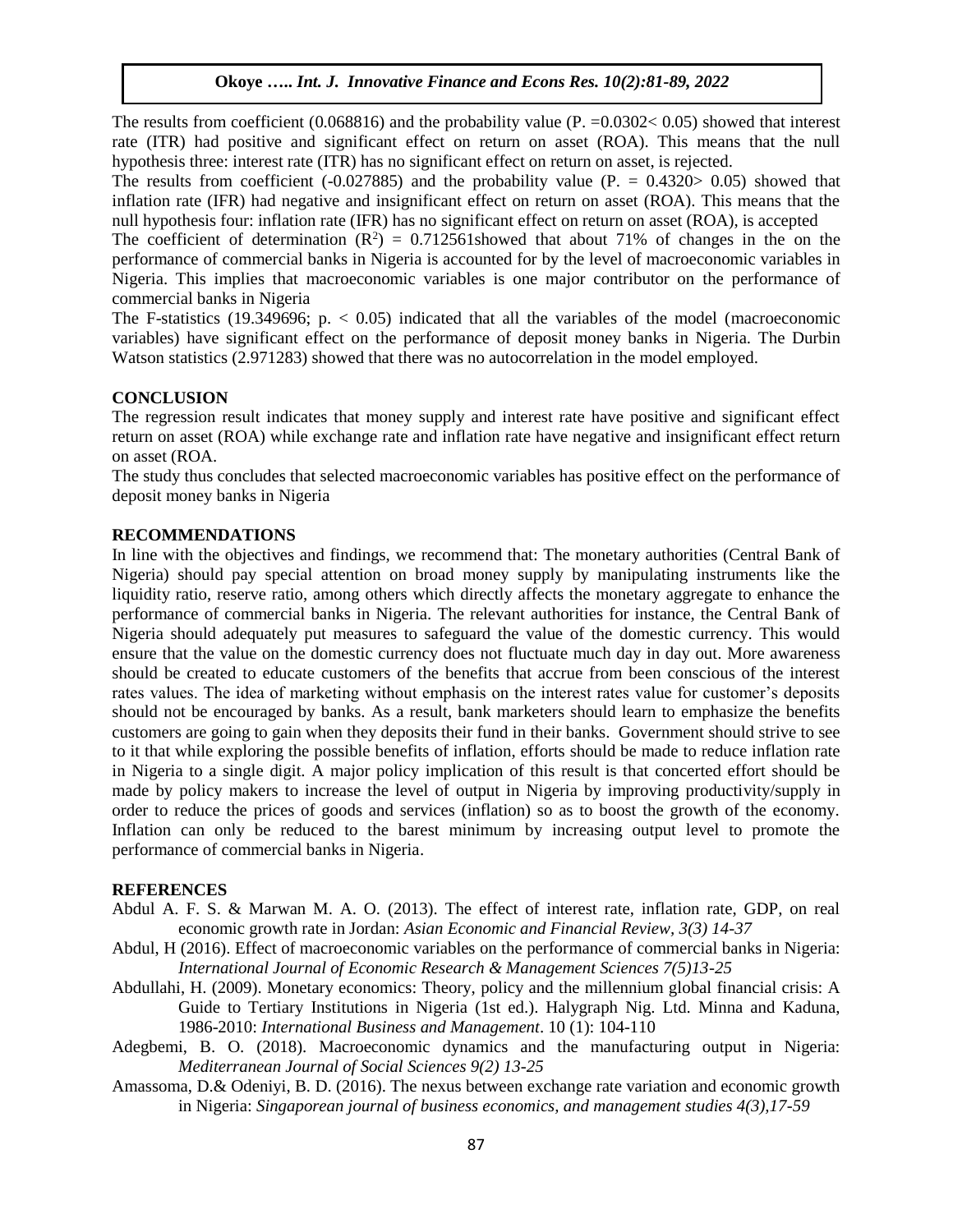- Ani, W. U., Ugwunta D. O., & Okanya, O. (2013). The effect of foreign exchange reforms on financial deepening: Evidence from Nigeria: *International Journal of Business and Commerce*, 2(3), 204- 209.
- Anthony I. I., Uzomba P. C. & Olatunji L. M. (2013). An analysis of interest and exchange rates effect on the Nigerian economy: 1975 – 2008: *Asian Economic and Financial Review 2(6),6-22*
- Antwi, S., Mills, E.F & Zhao, X. (2013). Impact of macroeconomic factors on economic growth in Ghana: A Cointegration Analysis: *International Journal of Academic Research in Accounting, Finance and Management Sciences*, 3 (1): 35–45
- Aroriode, O. R & Ogunbadejo, H. K., (2014). Impact of macroeconomic policy on agricultural growth in Nigeria: *IOSR Journal of Agriculture and Veterinary Science 3 (7),11-46*
- Babajide A. A., Lawal A. I., & Somoye R. O. (2016). Stock market response to economic growth and interest rate volatility: evidence from Nigeria: *International Journal of Economics and Financial 2(6),3-15*
- Bozkurt C. (2014). Money, inflation and growth relationship: The Turkish Case: *International Journal of Economics and Financial Issues,7* (4),22-58
- Carolyn C. L. & Daniel M. N. (2016). The influence of foreign exchange rate fluctuations on the financial performance of commercial banks listed at the Nairobi securities exchange: *British Journal of Marketing Studies5 (4),17-35*
- Chandio, E. Abdul, H. kevk, G & Balar, A (2016). Analyzed the impact of money supply on the performance of commercial banks in Pakistan by using secondary data from 1996 to 2015: *International Journal of Finance and Humanities 5 (8),7-56*
- Davis O., & Emerenini F.M. (2015). Impact of interest rate on investment in Nigeria: Developing Country Studies 3(5)17-32
- Diala, A. O., Kalu, I. U. & Igwe-Kalu, A. (2016). Effects of exchange rate volatility on commercial property returns in Nigeria: *African Journal of Accounting, Economics, Finance and Banking Research, 3(10),10- 26*
- Ebikila, S., Agada, F. A. Lucky, T. & Matthew, B. (2018). Impact of money supply on some macroeconomic variables on the Nigerian economy: *International Journal of Scientific and Research Publications, 8 (8) 18-32*
- Gatawa, N.M., Akinola, A. & Muftau, O. O.(2017). Impact of Money Supply and Inflation on Economic Growth in Nigeria (1973-2013): *IOSR Journal of Economics and Finance (IOSR-JEF) 8(4)22- 55*
- God'stime O. E. & Uchechi Shirley, A. (2014). Human capital development and economic growth: The Nigeria experience: *International Journal of Academic Research in Business and Social Sciences 3(4),3-25*
- Holden, S. & Sparman, V. (2013). *Do* government purchases affect unemployment?. http://folk.uio.no/sholden/wp/fiscal-u.pdf. (Accessed August 28, 2013).
- Ismaila, M (2016). Exchange rate depreciation and Nigeria economic performance after structural adjustment programmes (SAPs): *NG-Journal of Social Development, 5, (2) 16-30*
- Jeremiah F. O. & Emmanuel O. I. (2015). Inflation and economic growth in Nigeria: *Journal of Economics and International Business Management 2(3),12-34*
- Jhingan, M. L. (2005). Macroeconomic Theory (5th ed.). Vrinda Publications (P) Ltd. New Delhi, India.
- Koyuncu F. T. (2014). Causality network between budget deficit, money supply and inflation: an application to Turkey: *International Journal of Business and Social Science* Vol. 5, No. 10(1), Center for Promoting Ideas, USA
- Mary K. & Willy M. (2016). The effect of foreign exchange risk management techniques on the financial performance of commercial banks in Kenya: *International Journal of Social Science and Information Technology6 (3)16-38*
- Muhammad, H.B.N. & Sahibzada, M.H (2017). The impact of interest rate on economic development: a study on Asian countries*: International Journal of accounting and Business Management 5(1) 12-23*